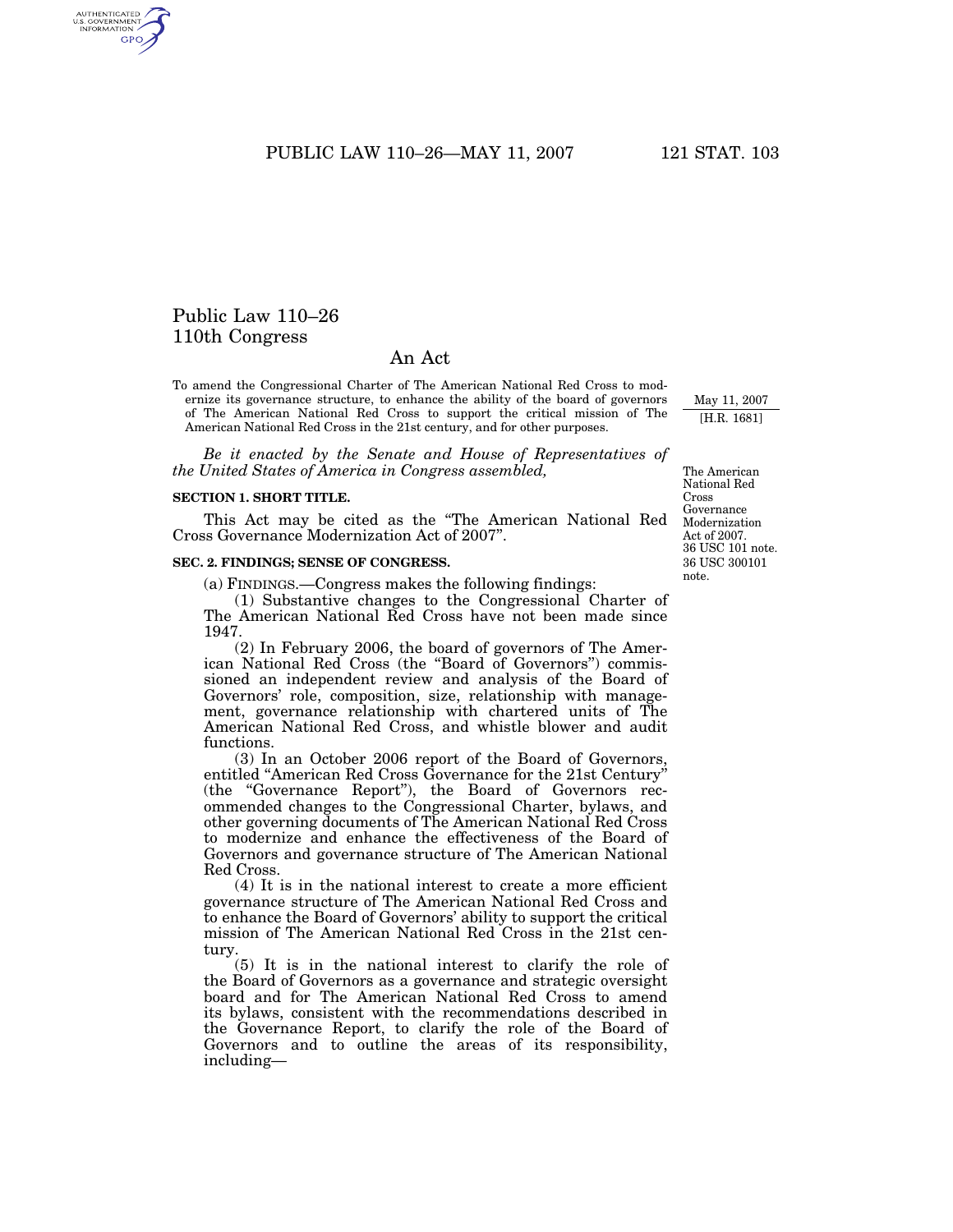(A) reviewing and approving the mission statement for The American National Red Cross;

(B) approving and overseeing the corporation's strategic plan and maintaining strategic oversight of operational matters;

(C) selecting, evaluating, and determining the level of compensation of the corporation's chief executive officer;

(D) evaluating the performance and establishing the compensation of the senior leadership team and providing for management succession;

(E) overseeing the financial reporting and audit process, internal controls, and legal compliance;

(F) holding management accountable for performance; (G) providing oversight of the financial stability of the corporation;

(H) ensuring the inclusiveness and diversity of the corporation;

(I) ensuring the chapters of the corporation are geographically and regionally diverse;

(J) providing oversight of the protection of the brand of the corporation; and

(K) assisting with fundraising on behalf of the corporation.

(6)(A) The selection of members of the Board of Governors is a critical component of effective governance for The American National Red Cross, and, as such, it is in the national interest that The American National Red Cross amend its bylaws to provide a method of selection consistent with that described in the Governance Report.

(B) The new method of selection should replace the current process by which—

(i) 30 chartered unit-elected members of the Board of Governors are selected by a non-Board committee which includes 2 members of the Board of Governors and other individuals elected by the chartered units themselves;

(ii) 12 at-large members of the Board of Governors are nominated by a Board committee and elected by the Board of Governors; and

(iii) 8 members of the Board of Governors are appointed by the President of the United States.

 $(\dot{C})$  The new method of selection described in the Governance Report reflects the single category of members of the Board of Governors that will result from the implementation of this Act:

(i) All Board members (except for the chairman of the Board of Governors) would be nominated by a single committee of the Board of Governors taking into account the criteria outlined in the Governance Report to assure the expertise, skills, and experience of a governing board.

(ii) The nominated members would be considered for approval by the full Board of Governors and then submitted to The American National Red Cross annual meeting of delegates for election, in keeping with the standard corporate practice whereby shareholders of a corporation elect members of a board of directors at its annual meeting.

(7) The United States Supreme Court held The American National Red Cross to be an instrumentality of the United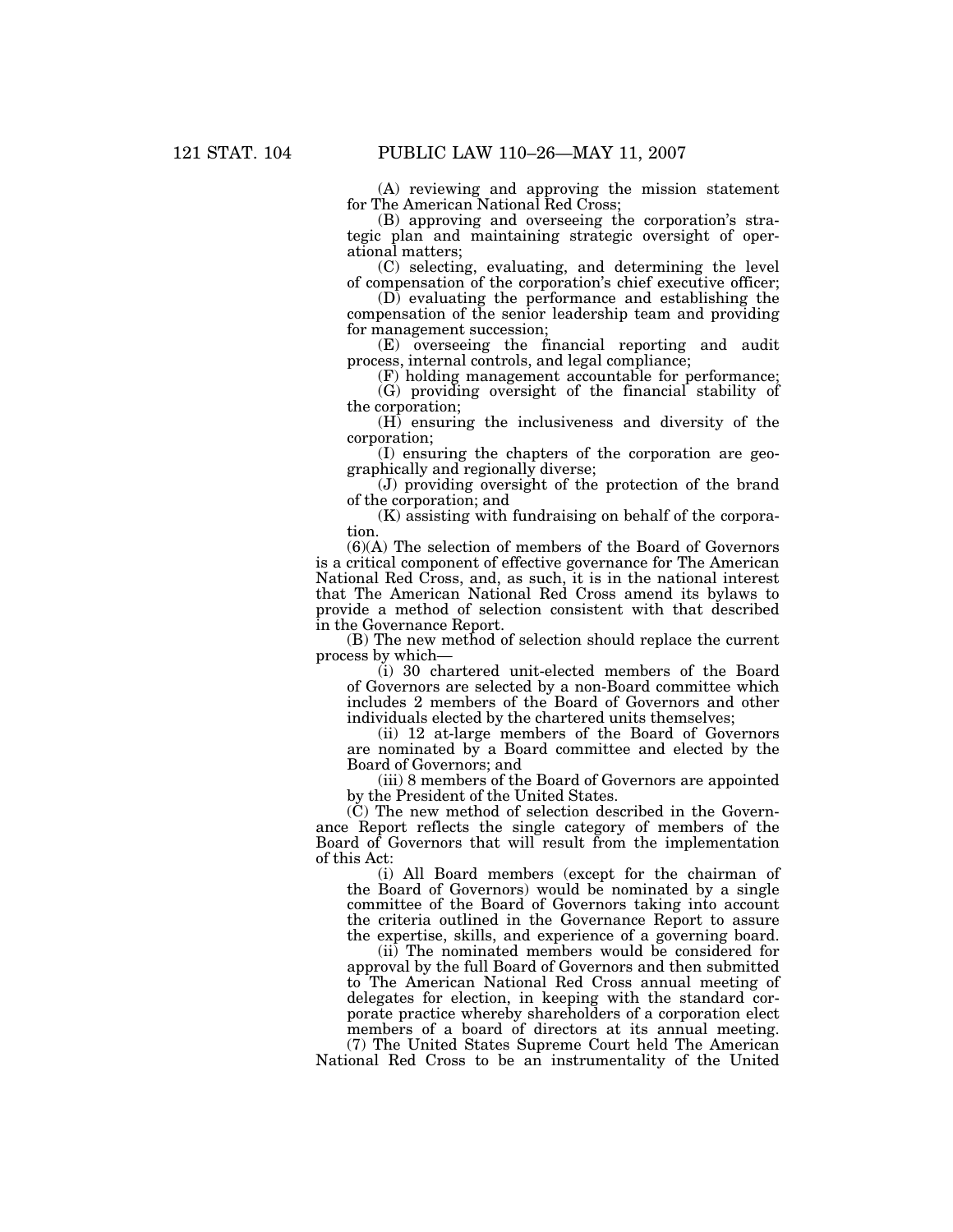States, and it is in the national interest that the Congressional Charter confirm that status and that any changes to the Congressional Charter do not affect the rights and obligations of The American National Red Cross to carry out its purposes.

(8) Given the role of The American National Red Cross in carrying out its services, programs, and activities, and meeting its various obligations, the effectiveness of The American National Red Cross will be promoted by the creation of an organizational ombudsman who—

(A) will be a neutral or impartial dispute resolution practitioner whose major function will be to provide confidential and informal assistance to the many internal and external stakeholders of The American National Red Cross;

(B) will report to the chief executive officer and the audit committee of the Board of Governors; and

(C) will have access to anyone and any documents in The American National Red Cross.

(b) SENSE OF CONGRESS.—It is the sense of Congress that— (1) charitable organizations are an indispensable part of American society, but these organizations can only fulfill their important roles by maintaining the trust of the American public;

(2) trust is fostered by effective governance and transparency, which are the principal goals of the recommendations of the Board of Governors in the Governance Report and this Act;

(3) Federal and State action play an important role in ensuring effective governance and transparency by setting standards, rooting out violations, and informing the public;

(4) while The American National Red Cross is and will remain a Federally chartered instrumentality of the United States, and it has the rights and obligations consistent with that status, The American National Red Cross nevertheless should maintain appropriate communications with State regulators of charitable organizations and should cooperate with them as appropriate in specific matters as they arise from time to time; and

(5) while The American National Red Cross is and will remain a Federally chartered instrumentality of the United States, and it has the rights and obligations consistent with that status, The American National Red Cross nevertheless should maintain appropriate communications and collaborations with local, community, and faith-based non-profit organizations, including those organizations that work within minority communities.

#### **SEC. 3. ORGANIZATION.**

Section 300101 of title 36, United States Code, is amended— (1) in subsection (a), by inserting ''a Federally chartered instrumentality of the United States and" before "a body corporate and politic''; and

(2) in subsection (b), by inserting at the end the following new sentence: ''The corporation may conduct its business and affairs, and otherwise hold itself out, as the 'American Red Cross' in any jurisdiction.''.

#### **SEC. 4. PURPOSES.**

Section 300102 of title 36, United States Code, is amended—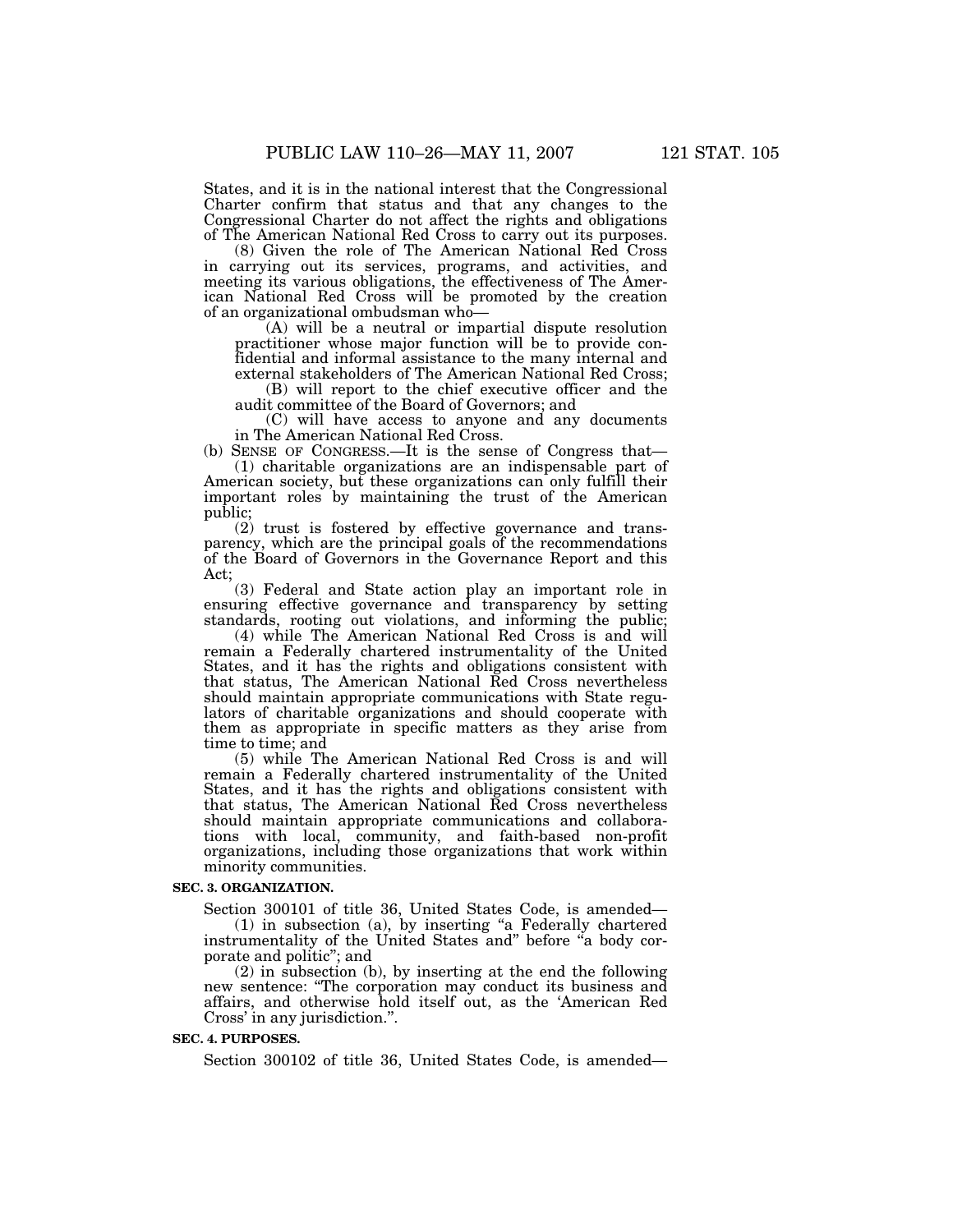$(1)$  by striking "and" at the end of paragraph  $(3)$ ;

(2) by striking the period at the end of paragraph (4) and inserting ''; and''; and

(3) by adding at the end the following paragraph:

''(5) to conduct other activities consistent with the foregoing purposes.''.

## **SEC. 5. MEMBERSHIP AND CHAPTERS.**

Section 300103 of title 36, United States Code, is amended— (1) in subsection (a), by inserting '', or as otherwise pro-

vided,'' before ''in the bylaws'';

 $(2)$  in subsection  $(b)(1)$ –

(A) by striking ''board of governors'' and inserting ''corporation''; and

(B) by inserting ''policies and'' before ''regulations related''; and

 $(3)$  in subsection  $(b)(2)$ —

(A) by inserting ''policies and'' before ''regulations shall require''; and

(B) by striking ''national convention'' and inserting ''annual meeting''.

## **SEC. 6. BOARD OF GOVERNORS.**

Section 300104 of title 36, United States Code, is amended to read as follows:

#### **''§ 300104. Board of governors**

''(a) BOARD OF GOVERNORS.—

''(1) IN GENERAL.—The board of governors is the governing body of the corporation with all powers of governing and directing, and of overseeing the management of the business and affairs of, the corporation.

"(2) NUMBER.—The board of governors shall fix by resolution, from time to time, the number of members constituting the entire board of governors, provided that—

"(A) as of March 31, 2009, and thereafter, there shall

be no fewer than 12 and no more than 25 members; and "(B) as of March 31, 2012, and thereafter, there shall be no fewer than 12 and no more than 20 members consti-

tuting the entire board.

Procedures to implement the preceding sentence shall be provided in the bylaws.

''(3) APPOINTMENT.—The governors shall be appointed or elected in the following manner:

''(A) CHAIRMAN.—

''(i) IN GENERAL.—The board of governors, in accordance with procedures provided in the bylaws, shall recommend to the President an individual to serve as chairman of the board of governors. If such recommendation is approved by the President, the President shall appoint such individual to serve as chairman of the board of governors.

''(ii) VACANCIES.—Vacancies in the office of the chairman, including vacancies resulting from the resignation, death, or removal by the President of the chairman, shall be filled in the same manner described in clause (i).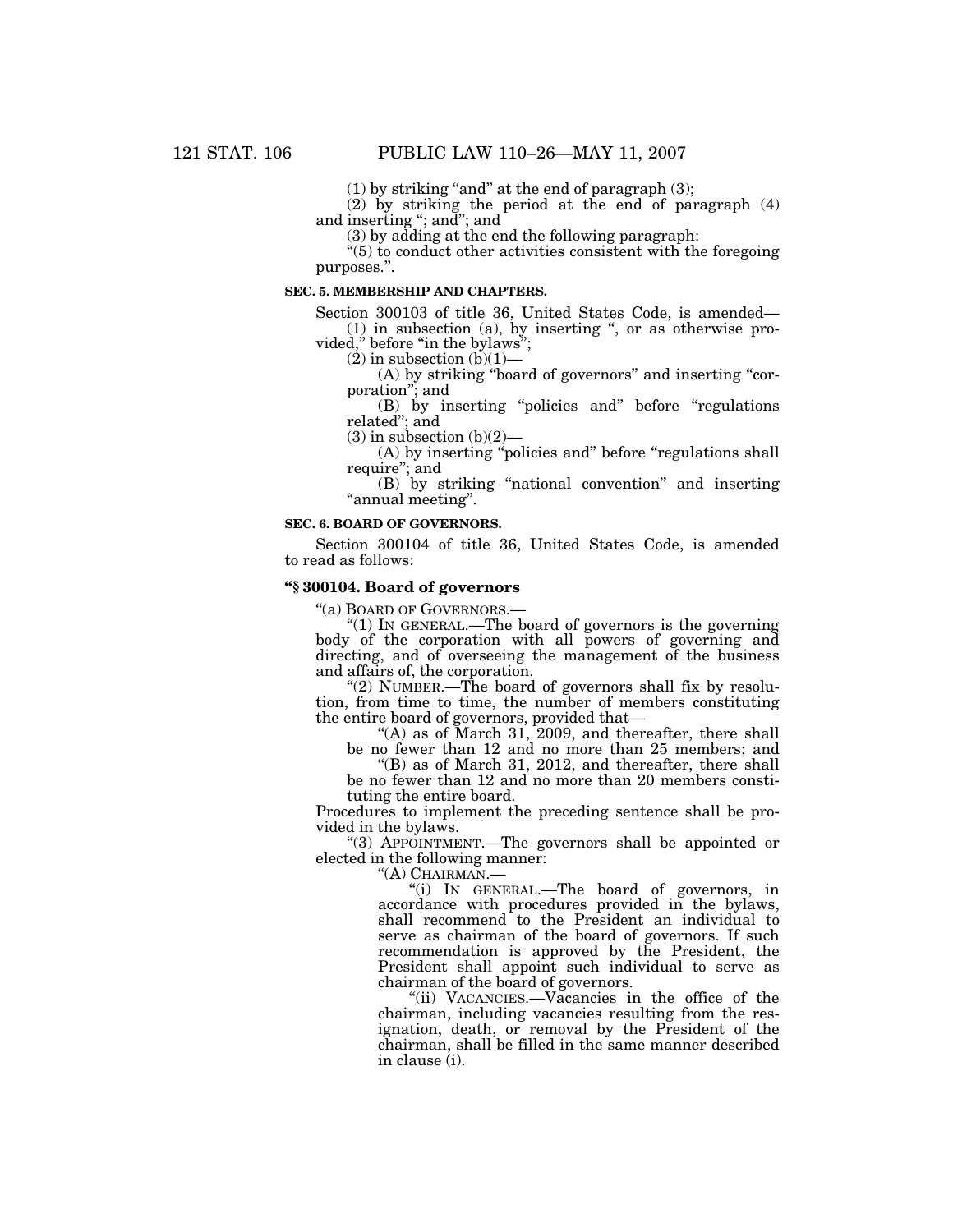''(iii) DUTIES.—The chairman shall be a member of the board of governors and, when present, shall preside at meetings of the board of governors and shall have such other duties and responsibilities as may be provided in the bylaws or a resolution of the board of governors.<br>"(B) OTHER MEMBERS.-

"(i) IN GENERAL.—Members of the board of governors other than the chairman shall be elected at the annual meeting of the corporation in accordance with such procedures as may be provided in the bylaws.

''(ii) VACANCIES.—Vacancies in any such elected board position and in any newly created board position may be filled by a vote of the remaining members of the board of governors in accordance with such procedures as may be provided in the bylaws.

''(b) TERMS OF OFFICE.—

''(1) IN GENERAL.—The term of office of each member of the board of governors shall be 3 years, except that—

"(A) the board of governors may provide under the bylaws that the terms of office of members of the board of governors elected to the board of governors before March 31, 2012, may be less than 3 years in order to implement the provisions of subparagraphs (A) and (B) of subsection  $(a)(\overline{2})$ ; and

''(B) any member of the board of governors elected by the board to fill a vacancy in a board position arising before the expiration of its term may, as determined by the board, serve for the remainder of that term or until the next annual meeting of the corporation.

"(2) STAGGERED TERMS.—The terms of office of members of the board of governors (other than the chairman) shall be staggered such that, by March 31, 2012, and thereafter,  $\frac{1}{3}$ of the entire board (or as near to  $\frac{1}{3}$  as practicable) shall be elected at each successive annual meeting of the corporation with the term of office of each member of the board of governors elected at an annual meeting expiring at the third annual meeting following the annual meeting at which such member was elected.

"(3) TERM LIMITS.—No person may serve as a member of the board of governors for more than such number of terms of office or years as may be provided in the bylaws.

''(c) COMMITTEES AND OFFICERS.—The board—

" $(1)$  may appoint, from its own members, an executive committee to exercise such powers of the board when the board is not in session as may be provided in the bylaws;

''(2) may appoint such other committees or advisory councils with such powers as may be provided in the bylaws or a resolution of the board of governors;

''(3) shall appoint such officers of the corporation, including a chief executive officer, with such duties, responsibilities, and terms of office as may be provided in the bylaws or a resolution of the board of governors; and

 $(4)$  may remove members of the board of governors (other than the chairman), officers, and employees under such procedures as may be provided in the bylaws or a resolution of the board of governors.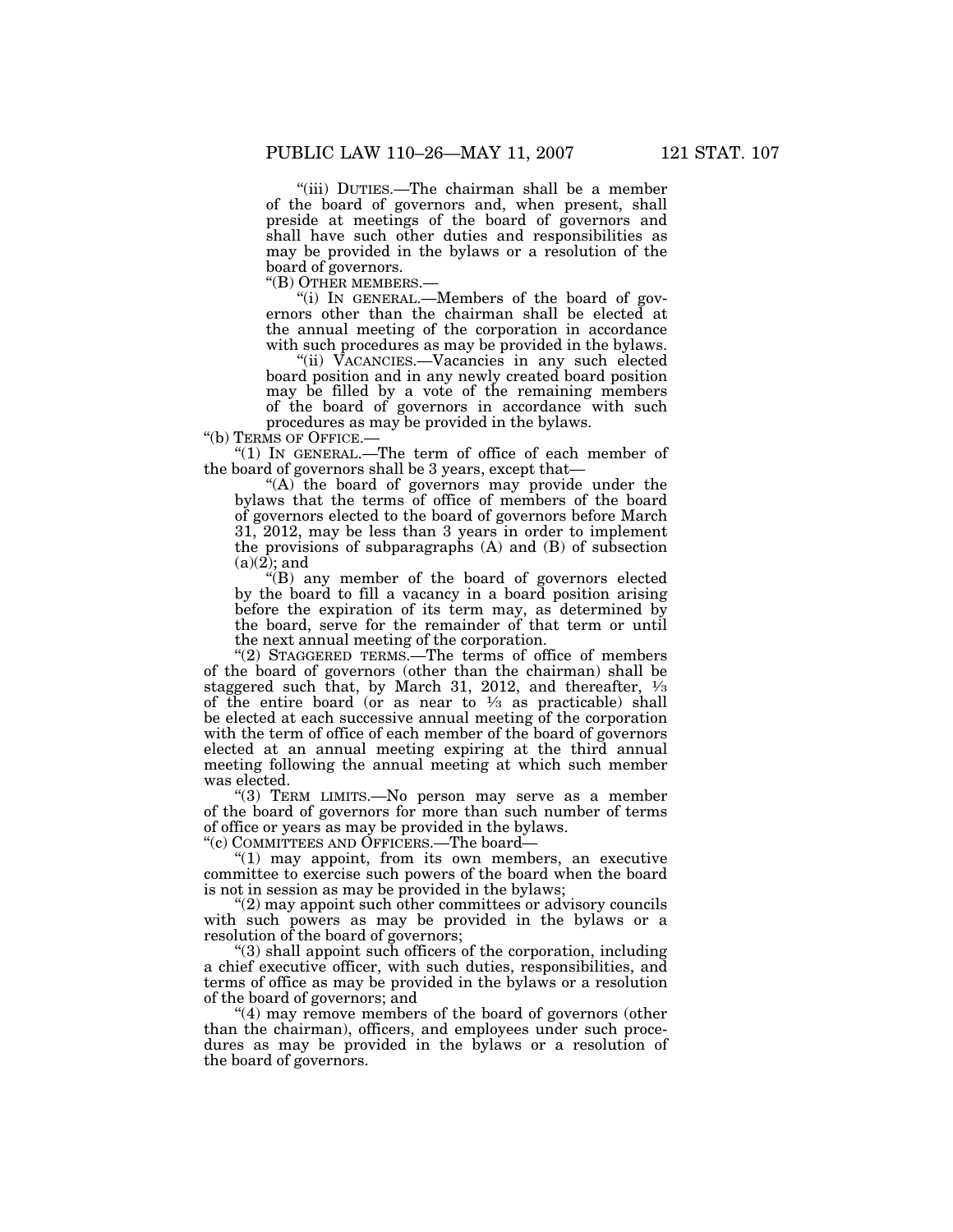''(d) ADVISORY COUNCIL.— ''(1) ESTABLISHMENT.—There shall be an advisory council to the board of governors.<br>"(2) MEMBERSHIP; APPOINTMENT BY PRESIDENT.—

"(A) IN GENERAL.—The advisory council shall be composed of no fewer than 8 and no more than 10 members, each of whom shall be appointed by the President from principal officers of the executive departments and senior officers of the Armed Forces whose positions and interests qualify them to contribute to carrying out the programs and purposes of the corporation.

 $\mathcal{H}(B)$  MEMBERS FROM THE ARMED FORCES.—At least 1, but not more than 3, of the members of the advisory council shall be selected from the Armed Forces.

''(3) DUTIES.—The advisory council shall advise, report directly to, and meet, at least 1 time per year with the board of governors, and shall have such name, functions and be subject to such procedures as may be provided in the bylaws.

''(e) ACTION WITHOUT MEETING.—Any action required or permitted to be taken at any meeting of the board of governors or of any committee thereof may be taken without a meeting if all members of the board or committee, as the case may be, consent thereto in writing, or by electronic transmission and the writing or writings or electronic transmission or transmissions are filed with the minutes of proceedings of the board or committee. Such filing shall be in paper form if the minutes are maintained in paper form and shall be in electronic form if the minutes are maintained in electronic form.

''(f) VOTING BY PROXY.— ''(1) IN GENERAL.—Voting by proxy is not allowed at any meeting of the board, at the annual meeting, or at any meeting of a chapter.

"(2) EXCEPTION.—The board may allow the election of governors by proxy during any emergency.<br>
" $(g)$  BYLAWS.—

"(1) IN GENERAL.—The board of governors may—

''(A) at any time adopt bylaws; and

''(B) at any time adopt bylaws to be effective only in an emergency.

"(2) EMERGENCY BYLAWS.—Any bylaws adopted pursuant to paragraph (1)(B) may provide special procedures necessary for managing the corporation during the emergency. All provisions of the regular bylaws consistent with the emergency bylaws remain effective during the emergency.

''(h) DEFINITIONS.—For purposes of this section—

''(1) the term 'entire board' means the total number of members of the board of governors that the corporation would have if there were no vacancies; and

" $(2)$  the term 'emergency' shall have such meaning as may be provided in the bylaws.''.

#### **SEC. 7. POWERS.**

Subsection (a)(1) of section 300105 of title 36, United States Code, is amended by striking ''bylaws'' and inserting ''policies''. **SEC. 8. ANNUAL MEETING.**

Section 300107 of title 36, United States Code, is amended to read as follows: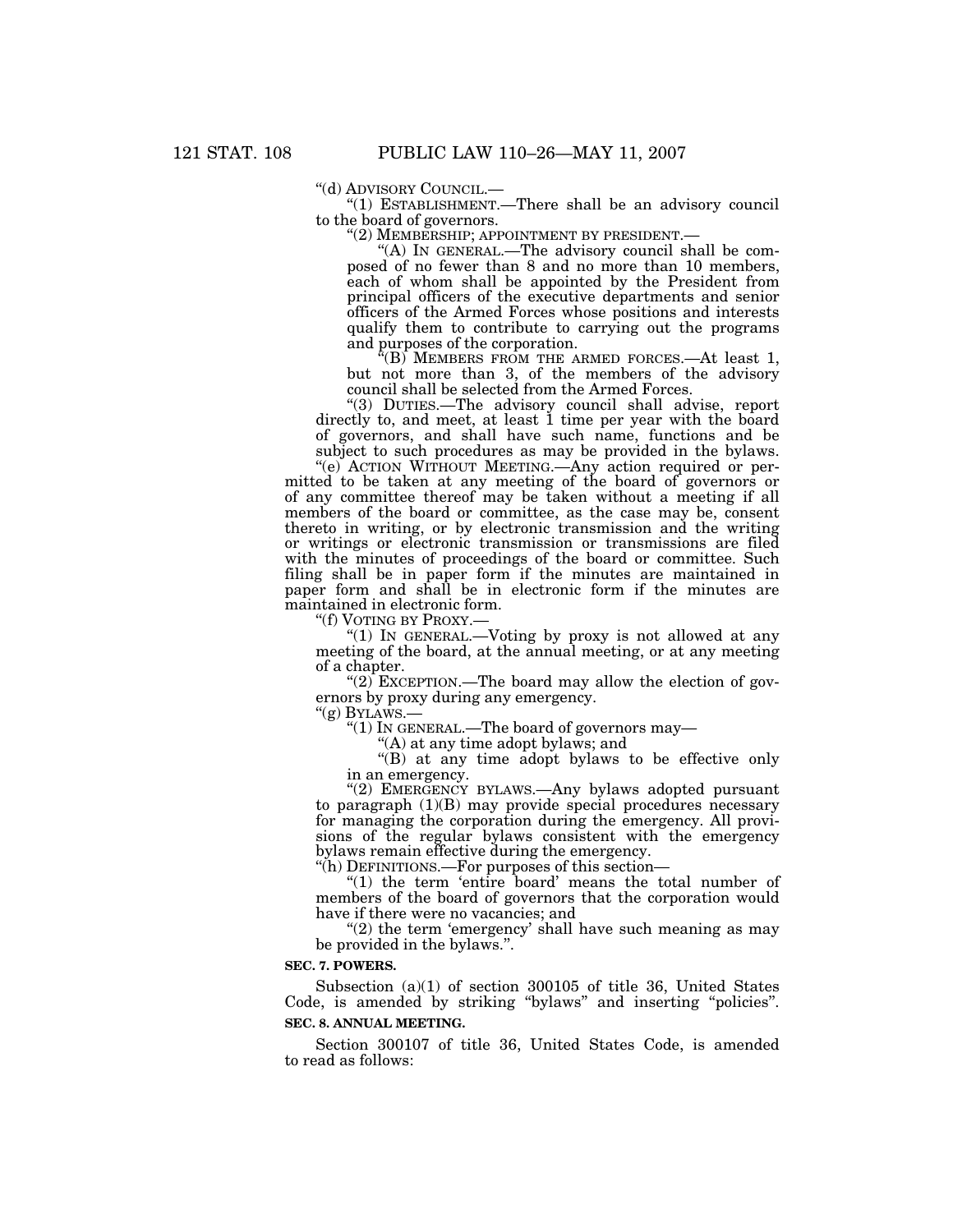## **''§ 300107. Annual meeting**

''(a) IN GENERAL.—The annual meeting of the corporation is the annual meeting of delegates of the chapters.

''(b) TIME OF MEETING.—The annual meeting shall be held as determined by the board of governors.

"(c) PLACE OF MEETING.—The board of governors is authorized to determine that the annual meeting shall not be held at any place, but may instead be held solely by means of remote communication subject to such procedures as are provided in the bylaws.

''(d) VOTING.— ''(1) IN GENERAL.—In matters requiring a vote at the annual meeting, each chapter is entitled to at least 1 vote, and voting on all matters may be conducted by mail, telephone, telegram, cablegram, electronic mail, or any other means of electronic or telephone transmission, provided that the person voting shall state, or submit information from which it can be determined, that the method of voting chosen was authorized by such person.

 $(2)$  ESTABLISHMENT OF NUMBER OF VOTES.—

"(A) IN GENERAL.—The board of governors shall determine on an equitable basis the number of votes that each chapter is entitled to cast, taking into consideration the size of the membership of the chapters, the populations served by the chapters, and such other factors as may be determined by the board.

''(B) PERIODIC REVIEW.—The board of governors shall review the allocation of votes at least every 5 years.''.

#### **SEC. 9. ENDOWMENT FUND.**

Section 300109 of title 36, United States Code, is amended— (1) by striking "nine" from the first sentence thereof; and

(2) by striking the second sentence and inserting the fol-

lowing: ''The corporation shall prescribe policies and regulations on terms and tenure of office, accountability, and expenses of the board of trustees.'

## **SEC. 10. ANNUAL REPORT AND AUDIT.**

Subsection (a) of section 300110 of title 36, United States Code, is amended to read as follows:

 $f(a)$  SUBMISSION OF REPORT.—As soon as practicable after the end of the corporation's fiscal year, which may be changed from time to time by the board of governors, the corporation shall submit a report to the Secretary of Defense on the activities of the corporation during such fiscal year, including a complete, itemized report of all receipts and expenditures.''.

#### **SEC. 11. COMPTROLLER GENERAL OF THE UNITED STATES AND OFFICE OF THE OMBUDSMAN.**

(a) IN GENERAL.—Chapter 3001 of title 36, United States Code, is amended by redesignating section 300111 as section 300113 and by inserting after section 300110 the following new sections:

## **''§ 300111. Authority of the Comptroller General of the United States**

''The Comptroller General of the United States is authorized to review the corporation's involvement in any Federal program or activity the Government carries out under law.